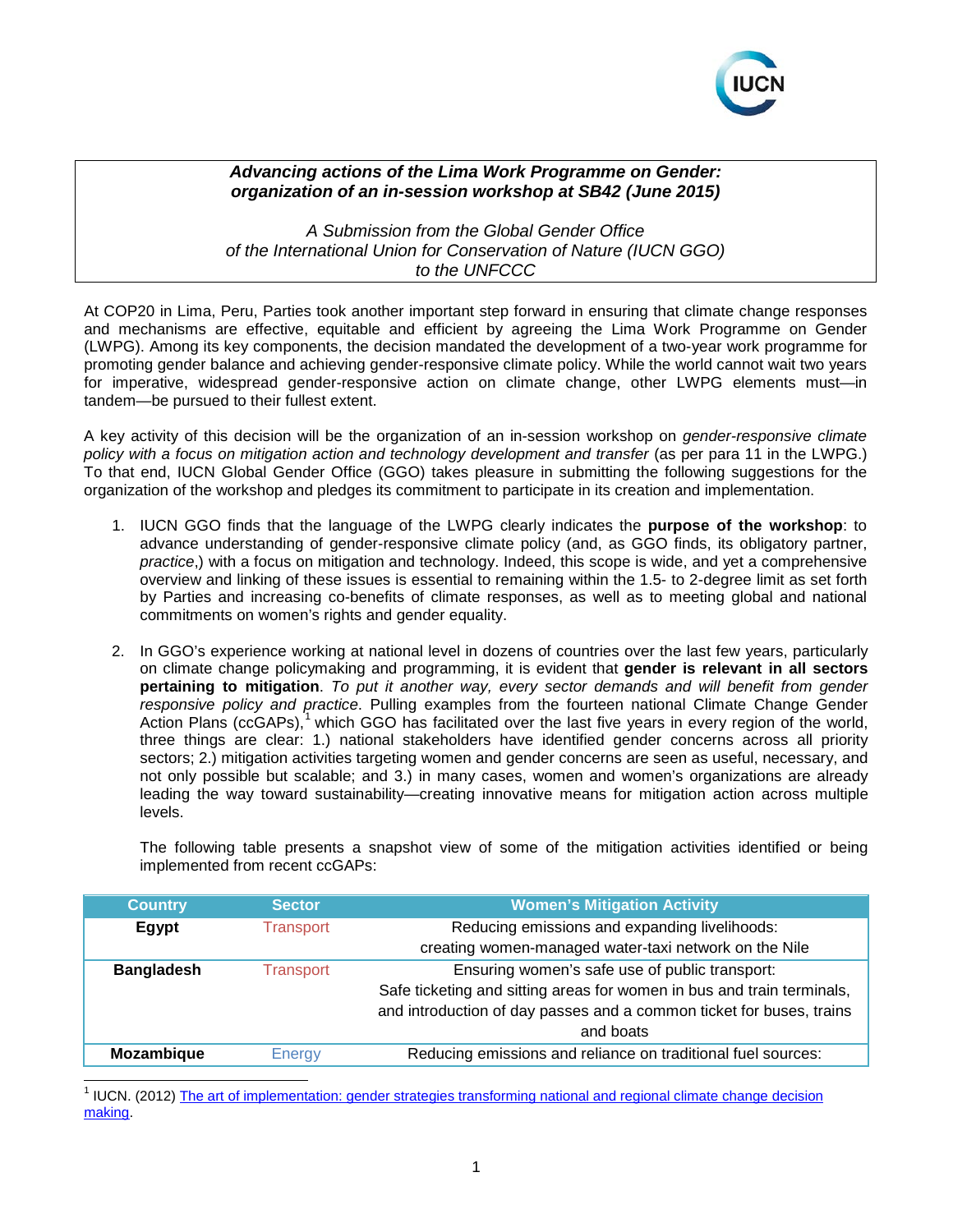|                   |                 | creating and running women's community 'energy shops'                     |
|-------------------|-----------------|---------------------------------------------------------------------------|
| Jordan            | <b>Energy</b>   | Reducing carbon footprints:                                               |
|                   |                 | supporting women's campaigns for reducing household emissions             |
| Mozambique        | Forestry        | Advocating sustainable forest governance:                                 |
|                   |                 | education campaigns for women and girls in the forest sector              |
| <b>Tanzania</b>   | Forestry        | Pursuing co-benefits:                                                     |
|                   |                 | identifying and implementing REDD+ benefit-sharing schemes for            |
|                   |                 | women                                                                     |
| <b>Bangladesh</b> | Forestry        | Pursuing locally owned restoration:                                       |
|                   |                 | supporting women's mangrove nurseries                                     |
| <b>Nepal</b>      | Agriculture     | Prioritizing women's access to productive resources:                      |
|                   |                 | creating campaigns to ensure women's access to land, seed, credit         |
|                   |                 | and information                                                           |
| Cuba              | Agriculture     | Fostering productivity, efficiency, and food security at community level: |
|                   |                 | scaling up women's best-practice seed banks                               |
| Panama            | Agriculture/    | Defining restoration opportunities:                                       |
|                   | <b>Land Use</b> | training workshops for women on soil restoration, organic fertilizers     |
|                   |                 | and other conservation techniques                                         |
| <b>Bangladesh</b> | Waste           | Managing community waste:                                                 |
|                   |                 | promoting sustainable practices via women's waste cooperatives            |
| <b>Nepal</b>      | Waste           | Reducing waste and promoting livelihoods:                                 |
|                   |                 | developing women's "waste to wealth" programs                             |

In terms of *energy*, IUCN GGO's specific work mainstreaming gender in the renewable energy sector at multiple levels has allowed for the adapting and updating of gender methodologies available. The same can be used by policy makers and project implementers to inform their climate mitigation actions, including ensuring *technology development and transfer* is locally and culturally appropriate as well as responsive to women's energy and development needs.<sup>[2](#page-1-0)</sup> Moreover, these efforts have allowed for the identification of best practices and case studies where IUCN GGO partners have integrated gender- and culturally appropriate means to improve the efficiency of their energy projects as well as increase the economic benefits of their interventions.

| <b>Country</b>   | <b>Sector</b>        | <b>Women's Mitigation Activity</b>                                        |
|------------------|----------------------|---------------------------------------------------------------------------|
| <b>Guatemala</b> | Renewable<br>Energy  | Reducing emissions, expanding energy access and enhancing<br>livelihoods: |
|                  |                      | Use of gender and cultural sensitive methodologies for rural              |
|                  |                      | electrification projects, supporting women's participation in non-        |
|                  |                      | traditional economic activities (including IT) and management of          |
|                  |                      | community electricity companies                                           |
| <b>Nicaragua</b> | <b>National</b>      | Ensuring women's participation in the energy value chain:                 |
|                  | Electrification      | Increasing women's participation in energy distribution chain and         |
|                  | Program              | support to energy-based micro and small women-led enterprises             |
| <b>Uruguay</b>   | <b>Energy Access</b> | Reducing emissions and reliance on traditional fuel sources and           |

<span id="page-1-0"></span><sup>2</sup> ROJAS (A.V.) and SILES (J). (2014<u>) Guía sobre Género y Energía para Capacitadoras(es) y Gestoras de Políticas Públicas</u> [y Proyectos.](http://genderandenvironment.org/resource/guia-sobre-genero-y-energia-para-capacitadorases-y-gestorases-de-politica-publica-y-proyectos/) ENERGIA, IUCN, OLADE; and ROJAS (A.V.), Schmitt, F. and Aguilar, L (2012)[. Guidelines on Renewable](http://genderandenvironment.org/resource/guidelines-on-renewable-energy-technologies-for-women-in-rural-and-informal-urban-areas/)  [Energy Technologies for Women in Rural and Informal Urban Areas.](http://genderandenvironment.org/resource/guidelines-on-renewable-energy-technologies-for-women-in-rural-and-informal-urban-areas/) IUCN and ENERGIA. j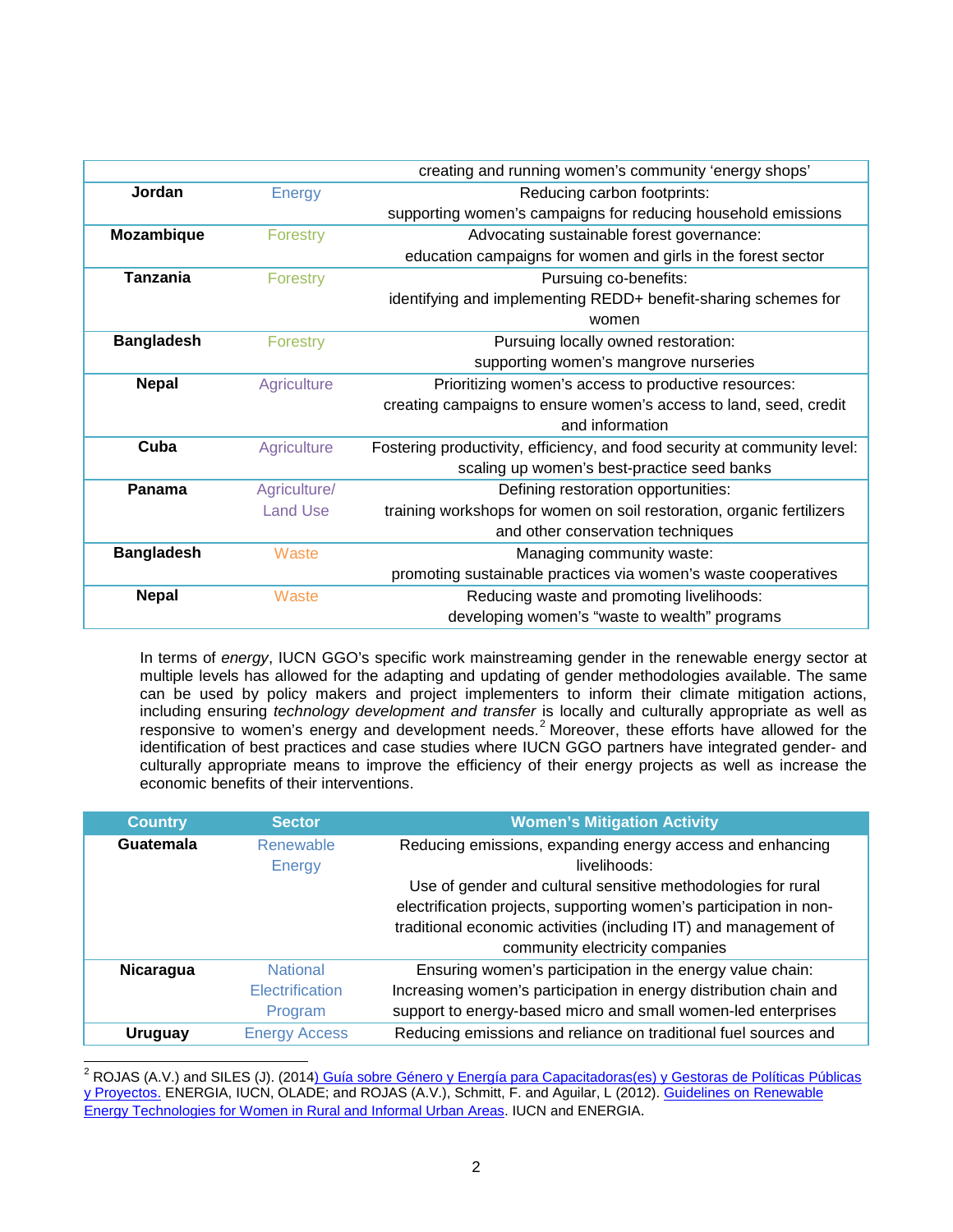| <b>Policies</b> | increasing energy security:                                      |
|-----------------|------------------------------------------------------------------|
|                 | Addressing the needs of most vulnerable communities, including   |
|                 | women, to ensure access to more efficient and appropriate energy |
|                 | technologies, as a tool to achieve higher development goals      |

Most recently, GGO developed a [White Paper](https://portals.iucn.org/union/sites/union/files/doc/women_at_the_forefront_of_the_clean_energy_future_1.20.15.pdf)<sup>[3](#page-2-0)</sup> in 2014 to identify the current knowledge gap at the intersection of clean energy, climate change mitigation and gender equality, which is an impediment to reaching development and economic goals. This knowledge gap is particularly tangible when looking at the energy value chain connected to large-scale or utility-scale renewable energy production (i.e. 10 Mw or more) and for LEDS and NAMAs. The paper identifies initial strategies for closing those gaps, while acknowledging and building on existing research and experience on gender issues around energy.

On *forestry, REDD+ and landscape restoration*, GGO's experience has found that there is a strong demand for gender responsive policies and plans, as gender responsive programmes and projects have found successful mitigation results in conjunction with—importantly—opportunity for social and economic co-benefits. In partnership with the U.S. and others, GGO's [technical workshop on gender and REDD+](https://portals.iucn.org/union/sites/union/files/doc/gender_and_redd_technical_workshop_summary_report.pdf)<sup>[4](#page-2-1)</sup> last year examined nearly twenty unique projects that are achieving results with gender well integrated. GGO is also currently working in five countries to advance Gender and REDD+ national strategies, ensuring policies and processes integrate the experience and capacities and respond to the needs of women and men. Moreover, continued effort on forest landscape restoration has shown the need for the inclusion of a gender perspective, as women are major land-users and play a large part in managing natural resources for their families and communities. Women's existing knowledge and expertise can be leveraged to enhance the restoration process along with providing economic and sustainable development benefits. Capacity building for a wide range of decision-makers, from government authorities to programme practitioners to community stakeholders, has been key to integrating comprehensive gender concerns and promoting the positive impact that a gender-responsive approach will serve at local and national levels.

A key lesson learned while examining partners' best practices and pursuing GGO's ongoing programming on gender and climate change has been that *gender-responsive mitigation action can effectively promote women's rights and open new doors to advance gender equality*. For example, GGO's [Environment and Gender Index \(EGI\)](http://www.environmentgenderindex.org/) uses 'access to land by women in the agricultural sector' as one of its indicators. Gender responsive REDD+ projects in some countries are changing the results: while working on gender and REDD+ with numerous countries and stakeholders, GGO compared the REDD+ countries<sup>[5](#page-2-2)</sup> against the list of EGI countries<sup>[6](#page-2-3)</sup> where women have no/few legal rights to access or own land, or access is severely restricted by discriminatory practices. Of the seven lowest ranked countries (Sri Lanka, Ghana, Benin, Gambia, Uganda, Cameroon and Burundi), four are "REDD+" countries—and, in three of them, Ghana, Uganda and Cameroon, GGO has developed gender-responsive REDD+ road maps, which are having influence on the land and forest tenure policies. GGO partners, like REFACOF, are achieving dramatic progress in tenure reform, including by ensuring women and women's networks are aware of and engaged in decision-making opportunities. If environmental initiatives fully embrace the

 $3$  IUCN (2014). Women at the Forefront of the Clean Energy Future. A White Paper of the USAID/IUCN Initiative Gender j

<span id="page-2-1"></span><span id="page-2-0"></span>Equality for Climate Change Opportunities (GECCO). [\(Workshop report](https://portals.iucn.org/union/sites/union/files/doc/gender_and_renewable_energy_workshop_report.pdf) also available)<br><sup>4</sup> IUCN (2014). Gender and Climate Change Technical Workshop Summary Report. (view these and other documents on<br>http://www.genderandenvir

<span id="page-2-3"></span><span id="page-2-2"></span><http://www.forestcarbonpartnership.org/redd-country-participants><br>The EGI, in its 2012 pilot phase, ranked 72 countries along 27 dimensions divided into six categories (Livelihood, Ecosystem, Gender-based Rights & Participation, Governance, Gender-based Education and Assets, and Country-Reported Activities.) Providing some of the best quantitative data to date on how nations are translating gender and environment mandates into national policy and planning, the EGI showed that nations which take seriously their commitment to tackling women's advancement in their environmental efforts are making huge strides beyond survival to long term well-being for all of their citizens.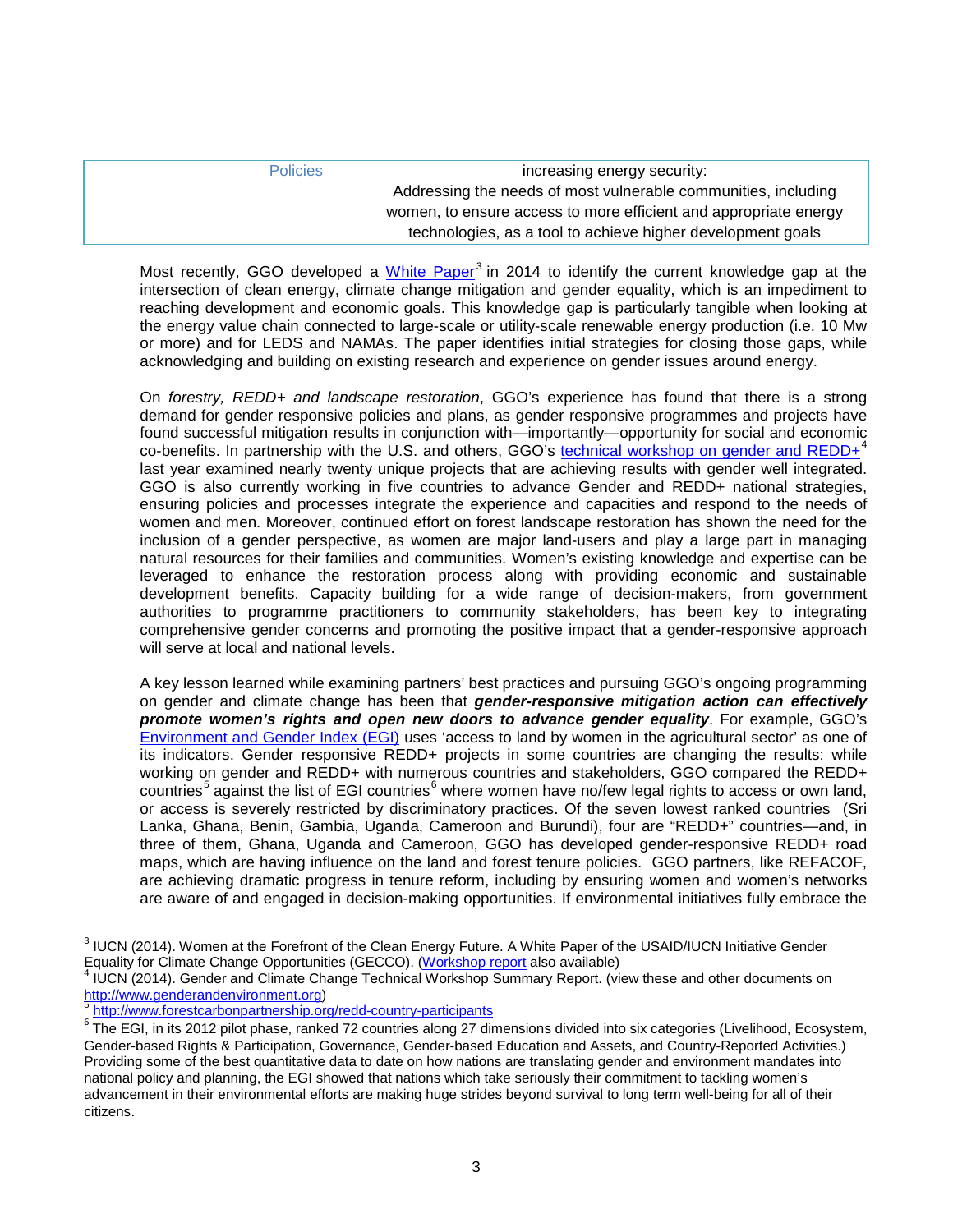principles of gender equality and women's empowerment, they can have an unprecedented impact on improving the planet—and the lives of people on it.

- 3. On timing, IUCN GGO encourages the organization of the workshop to fall at **the start of the second week of negotiations**. This is both strategic timing for delegate engagement and timing that can benefit from a wide range of participants, including from the GGO office and from partner organizations and networks, such as the Women and Gender Constituency.
- 4. Timed effectively, the workshop can contribute important capacity and shared understanding for the remainder of the June negotiating session. Information from the workshop may influence coinciding ADP negotiations on guiding principles, for example, which are crucial to ensuring that UNFCCC decisions comply with and advance action on global commitments to gender equality.

However, the **key outcomes of the workshops should include targeted recommendations** for key Convention bodies and/or work programmes, as well as the financial mechanisms. These recommendations could serve as input for the two-year work programme mandated by the LWPG, including the development of a technical paper on guidelines or other tools on integrating gender considerations into climate change related activities under the Convention by the Secretariat, as mandated per para14 of the LWPG.

5. To achieve the points above, GGO proposes a **workshop structure** that ensures a comprehensive reflection of priority issues, including the gender issues of all key sectors pertaining to mitigation, such as energy (from the household-level to large-scale,) forests/REDD+, land use (including agriculture), and technology opportunities. A technical expert presentation that reviews the critical interlinkages between advancing gender equality and opportunities for increasing mitigation and advancing technology could introduce the session, followed by panel discussions categorized by theme and highlighting, to the extent possible, the different methodological approaches used to achieve gender mainstreaming in mitigation and technology development and transfer initiatives as part of the case studies and experiences presented. This would be an important capacity-building component for the workshop, as well as helping to inform outcome recommendations.

It would be essential to ensure participation from local and subnational levels, including local authorities and women's organizations/networks, to present their experiences, challenges and promising practices.

GGO would recommend inviting best-case examples to be presented from various sectors and regions; some of the projects noted above, throughout this submission, could be considered, and GGO offers support the Secretariat in identifying others. As GGO's Global Senior Gender Advisor has had the pleasure to participate on the Board of Momentum for Change, GGO would also suggest featuring some of the winners under the 'women' pillar—such as Solar Sisters, 1 Million Women or Thailand SPCG Solar.

Additional examples would be:

- Mozambique Ministry of Energy women's solar panel construction and maintenance program
- Semilla de Sol (Guatemala) women solar engineers and rural electrification with a gender and social component
- Fundacion Solar (Guatemala) a mitigation project that included gender considerations in rural electrification
- ENATREL (Nicaragua) achieving gender equality through national electrification programmes
- National Energy Directorate and Climate Change Division in Uruguay energy policies as a tool to reduce gender inequalities and vulnerabilities which inform NAMA development